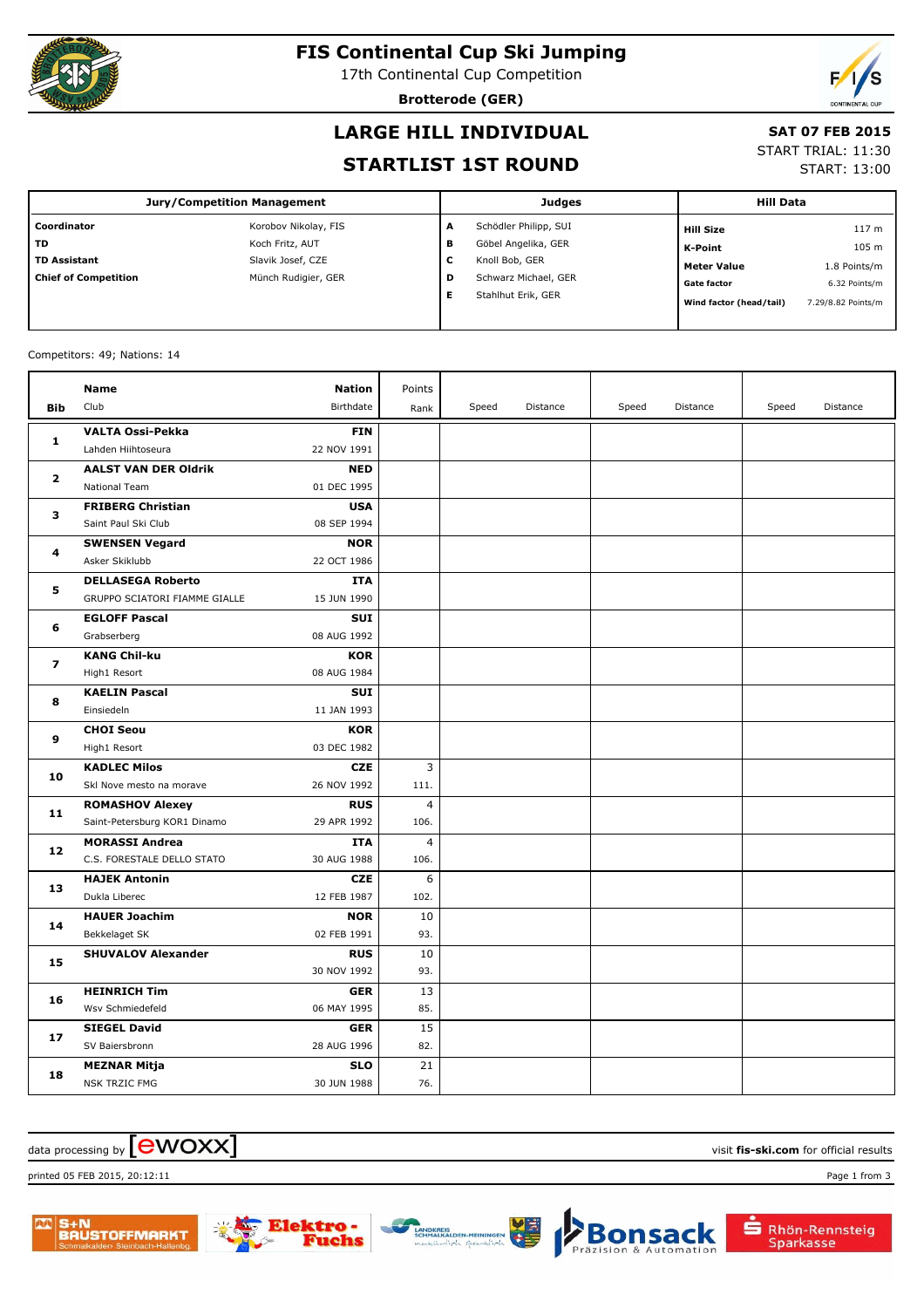

#### **FIS Continental Cup Ski Jumping**

17th Continental Cup Competition

**Brotterode (GER)**



### **LARGE HILL INDIVIDUAL**

#### **SAT 07 FEB 2015**

## **STARTLIST 1ST ROUND**

START TRIAL: 11:30 START: 13:00

|            |                                                    |                           | JIMNI LLJI | 191 I.V |          |       |          |       | START: 13:00 |
|------------|----------------------------------------------------|---------------------------|------------|---------|----------|-------|----------|-------|--------------|
|            | <b>Name</b>                                        | <b>Nation</b>             | Points     |         |          |       |          |       |              |
| <b>Bib</b> | Club                                               | Birthdate                 | Rank       | Speed   | Distance | Speed | Distance | Speed | Distance     |
|            | <b>CECON Federico</b>                              | <b>ITA</b>                | 22         |         |          |       |          |       |              |
| 19         | G.S. FIAMME GIALLE                                 | 11 JUN 1994               | 74.        |         |          |       |          |       |              |
|            | <b>JOHNSON Anders</b>                              | <b>USA</b>                | 24         |         |          |       |          |       |              |
| 20         | Park City Nordic                                   | 23 APR 1989               | 72.        |         |          |       |          |       |              |
|            | <b>BYRT Tomasz</b>                                 | <b>POL</b>                | 27         |         |          |       |          |       |              |
| 21         | KS Wisla Ustronianka                               | 25 JAN 1993               | 70.        |         |          |       |          |       |              |
|            | <b>MIETUS Krzysztof</b>                            | <b>POL</b>                | 30         |         |          |       |          |       |              |
| 22         | AZS Zakopane                                       | 08 MAR 1991               | 67.        |         |          |       |          |       |              |
|            | <b>KYTOESAHO Niko</b>                              | <b>FIN</b>                | 43         |         |          |       |          |       |              |
| 23         | Lahden Hiihtoseura                                 | 18 DEC 1999               | 60.        |         |          |       |          |       |              |
|            | <b>ELVERUM SORSELL Kim Rene</b>                    | <b>NOR</b>                | 47         |         |          |       |          |       |              |
| 24         | Ullensaker Skiklubb                                | 06 OCT 1988               | 57.        |         |          |       |          |       |              |
|            | <b>HUBER Daniel</b>                                | <b>AUT</b>                | 48         |         |          |       |          |       |              |
| 25         | SC Seekirchen-Salzburg                             | 02 JAN 1993               | 54.        |         |          |       |          |       |              |
| 26         | <b>KALINITSCHENKO Anton</b>                        | <b>RUS</b>                | 50         |         |          |       |          |       |              |
|            |                                                    | 22 JUL 1982               | 53.        |         |          |       |          |       |              |
| 27         | <b>BJERKEENGEN Fredrik</b>                         | <b>NOR</b>                | 53         |         |          |       |          |       |              |
|            | Kolbukameratene IL                                 | 11 NOV 1988               | 51.        |         |          |       |          |       |              |
| 28         | <b>BIEGUN Krzysztof</b>                            | <b>POL</b>                | 57         |         |          |       |          |       |              |
|            | SS-R LZS Sokol Szczyrk                             | 21 MAY 1994               | 50.        |         |          |       |          |       |              |
| 29         | <b>HUBER Stefan</b>                                | <b>AUT</b>                | 63         |         |          |       |          |       |              |
|            | SC Seekirchen-Salzburg                             | 08 MAR 1994               | 48.        |         |          |       |          |       |              |
| 30         | <b>MAYER Nicolas</b>                               | <b>FRA</b>                | 64         |         |          |       |          |       |              |
|            | Courchevel                                         | 06 OCT 1990               | 47.        |         |          |       |          |       |              |
| 31         | <b>BIELA Stanislaw</b>                             | <b>POL</b>                | 66         |         |          |       |          |       |              |
|            | UKS SOLTYSIANIE STARE BYSTRE                       | 02 APR 1994               | 45.        |         |          |       |          |       |              |
| 32         | <b>KOZISEK Cestmir</b><br>LSK Lomnice nad Popelkou | <b>CZE</b><br>09 NOV 1991 | 81<br>40.  |         |          |       |          |       |              |
|            | <b>ALTENBURGER Florian</b>                         | <b>AUT</b>                | 92         |         |          |       |          |       |              |
| 33         | SC Seekirchen-Salzburg                             | 02 NOV 1993               | 36.        |         |          |       |          |       |              |
|            | <b>ROENSEN Atle Pedersen</b>                       | <b>NOR</b>                | 111        |         |          |       |          |       |              |
| 34         | Eidsvoll IF                                        | 13 AUG 1988               | 30.        |         |          |       |          |       |              |
|            | <b>POGRAJC Andraz</b>                              | <b>SLO</b>                | 155        |         |          |       |          |       |              |
| 35         | SSK Costella Ilirija                               | 26 SEP 1991               | 28.        |         |          |       |          |       |              |
|            | <b>QUECK Danny</b>                                 | <b>GER</b>                | 159        |         |          |       |          |       |              |
| 36         | WSV 08 Lauscha                                     | 17 SEP 1989               | 26.        |         |          |       |          |       |              |
|            | <b>SCHIFFNER Markus</b>                            | <b>AUT</b>                | 167        |         |          |       |          |       |              |
| 37         | UVB Hinzenbach-Oberoesterreich                     | 05 JUN 1992               | 25.        |         |          |       |          |       |              |
| 38         | <b>GEIGER Karl</b>                                 | <b>GER</b>                | 172        |         |          |       |          |       |              |
|            | SC 1906 Oberstdorf                                 | 11 FEB 1993               | 24.        |         |          |       |          |       |              |
| 39         | <b>JUSTIN Rok</b>                                  | <b>SLO</b>                | 186        |         |          |       |          |       |              |
|            | SSD Stol Zirovnica                                 | 06 APR 1993               | 23.        |         |          |       |          |       |              |
| 40         | <b>JOHANSSON Robert</b>                            | <b>NOR</b>                | 196        |         |          |       |          |       |              |
|            | Soere Aal IL                                       | 23 MAR 1990               | 21.        |         |          |       |          |       |              |
| 41         | <b>WANK Andreas</b>                                | <b>GER</b>                | 211        |         |          |       |          |       |              |
|            | SC Hinterzarten                                    | 18 FEB 1988               | 17.        |         |          |       |          |       |              |
| 42         | <b>HULA Stefan</b>                                 | <b>POL</b>                | 223        |         |          |       |          |       |              |
|            | KS Eve-nement Zakopane                             | 29 SEP 1986               | 16.        |         |          |       |          |       |              |

data processing by **CWOXX** and  $\overline{C}$  and  $\overline{C}$  and  $\overline{C}$  and  $\overline{C}$  and  $\overline{C}$  and  $\overline{C}$  and  $\overline{C}$  and  $\overline{C}$  and  $\overline{C}$  and  $\overline{C}$  and  $\overline{C}$  and  $\overline{C}$  and  $\overline{C}$  and  $\overline{C}$  and  $\overline{C}$  printed 05 FEB 2015, 20:12:11 Page 2 from 3